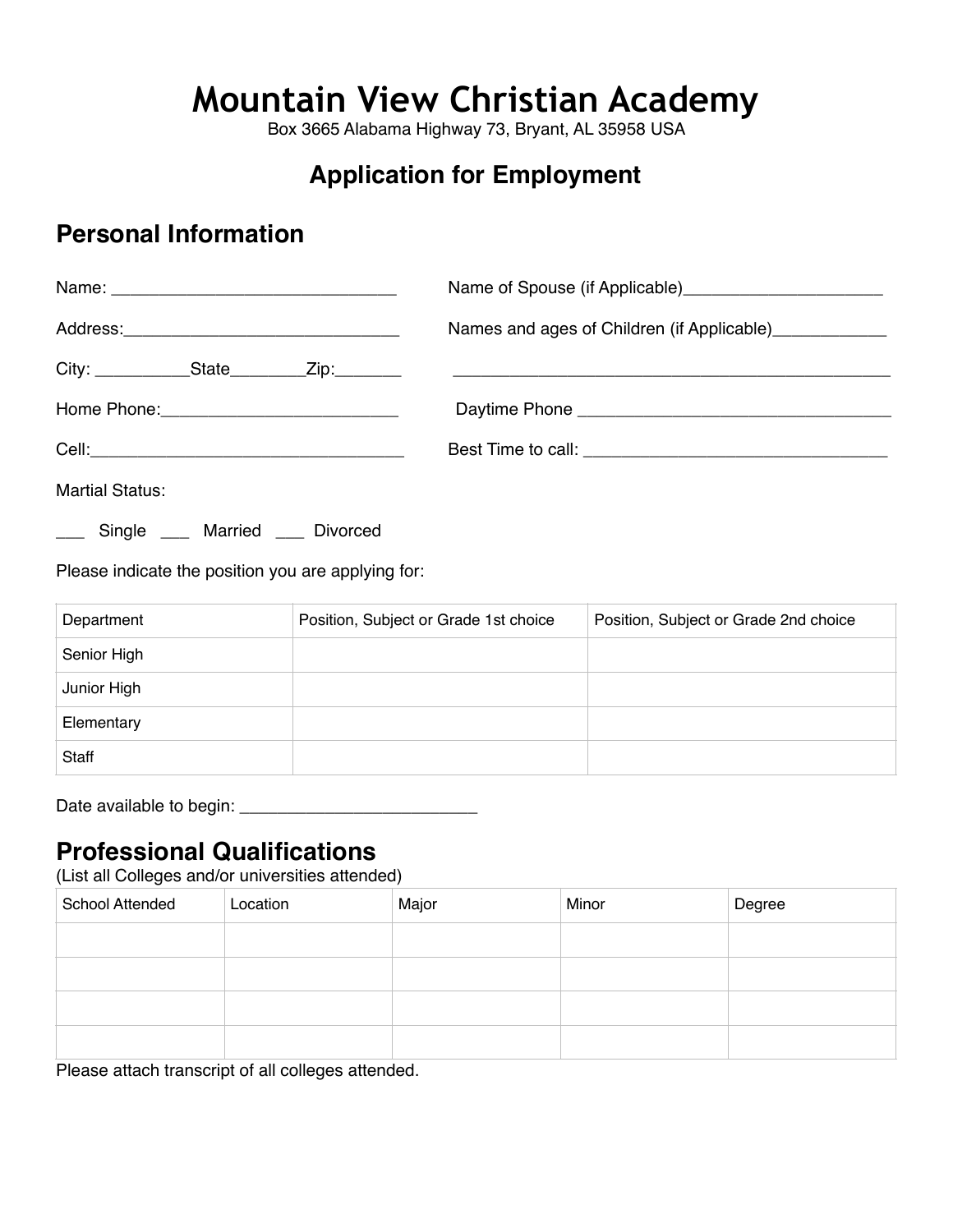#### List any Teaching certificates you hold

| Subject area | <b>State</b> | <b>Grade Level</b> | <b>Expiration Date</b> |
|--------------|--------------|--------------------|------------------------|
|              |              |                    |                        |
|              |              |                    |                        |
|              |              |                    |                        |
|              |              |                    |                        |

# **Employment History**

#### Student Teaching

| Grades | Subjects | Supervising teacher | Principal |
|--------|----------|---------------------|-----------|
|        |          |                     |           |
|        |          |                     |           |
|        |          |                     |           |
|        |          |                     |           |

#### Teaching Experience

| School/District | State | Dates Employed | Grade/subject | Principal/Supervisor |
|-----------------|-------|----------------|---------------|----------------------|
|                 |       |                |               |                      |
|                 |       |                |               |                      |
|                 |       |                |               |                      |
|                 |       |                |               |                      |

### Employment other than teaching

| Employer | Address | Dates | Job Duties | Reason for leaving |
|----------|---------|-------|------------|--------------------|
|          |         |       |            |                    |
|          |         |       |            |                    |
|          |         |       |            |                    |
|          |         |       |            |                    |

#### **References**

| Name | Address | Phone |
|------|---------|-------|
|      |         |       |
|      |         |       |
|      |         |       |
|      |         |       |